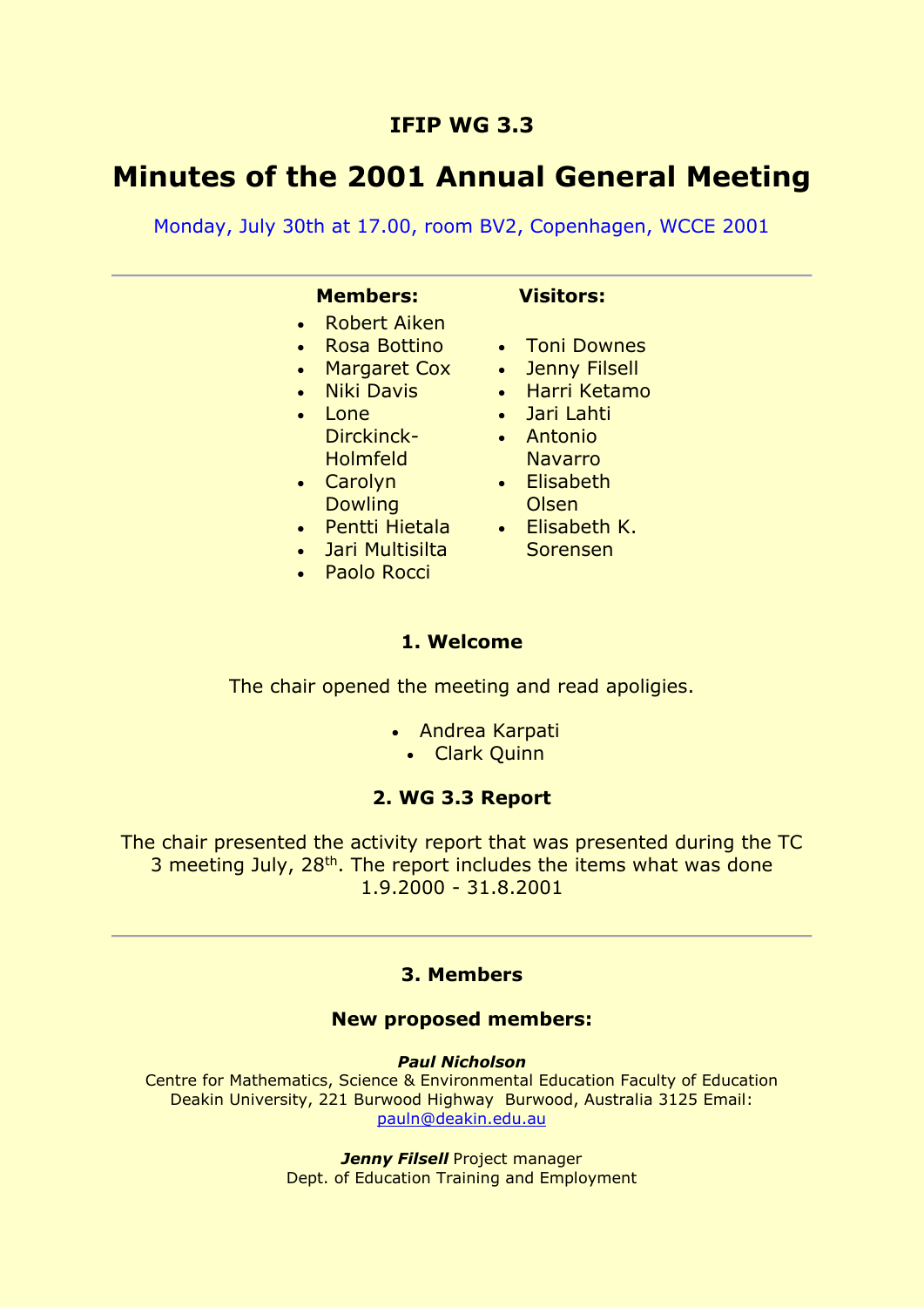#### Education Centre Adelaide SA 5000 [Filsell.jenny@saugov.sa.gov.au](mailto:Filsell.jenny@saugov.sa.gov.au)

*Marie Iding* Associate Professor, Educational Psychology College of Education 1776 University Avenue Wist Hall, Room 207 Honolulu, Hawaii 96822 [miding@hawaii.edu](mailto:miding@hawaii.edu) 

#### *Toni Downes* [t.downes@vws.edu.au](mailto:t.downes@vws.edu.au)

*Elsebeth Korsgaard Sorensen* Kroghstræde 3, 5.252 DK-9220 Aalborg Øst Phone: (+45) 9635 9077 E-mail: [eks@hum.auc.dk](mailto:eks@hum.auc.dk) 

## **4. Election of Chair**

Robert Aiken was selected to chair this item and Margaret Cox was elected for organising the voting together with Robert. Two candidates were proposed, Jari Multisilta and Niki Davies. Both of them gave a short speech on how to continue the WG 3.3 work if elected. The members were also allowed to make questions to the candidates. After that a closed voting was held. Niki Davis got 6 votes and Jari Multisilta got 3 votes. Niki Davies was elected as a new chair for WG 3.3 for the period 1.9.2001- 31.8.2004. She will select a vice-chair when the current vice-chairs period ends (31.12.2001).

#### **5. Future conferences and activities**

The working group will have two joint events during 2003:

1. [eTrain,](http://www.legenda.pori.fi/etrain) July 2003, Pori, FINLAND 2. Australian conference, Melbourne 2003: [The Teacher and the School](http://www.deakin.edu.au/education/ifip/Melbourne2003)  [of the Future](http://www.deakin.edu.au/education/ifip/Melbourne2003)

Jari Multisilta will be responsible for Pori event. For the moment following persons have volunteered to the programming committee (from wg 3.3):

- Jari Multisilta (FI)
- Pentti Hietala (FI)
- Margaret Cox (UK)
- Paul Nicholson (AU)
- Rosa Maria Bottino (IT)
- Alfredo F. Valmayor(ES)